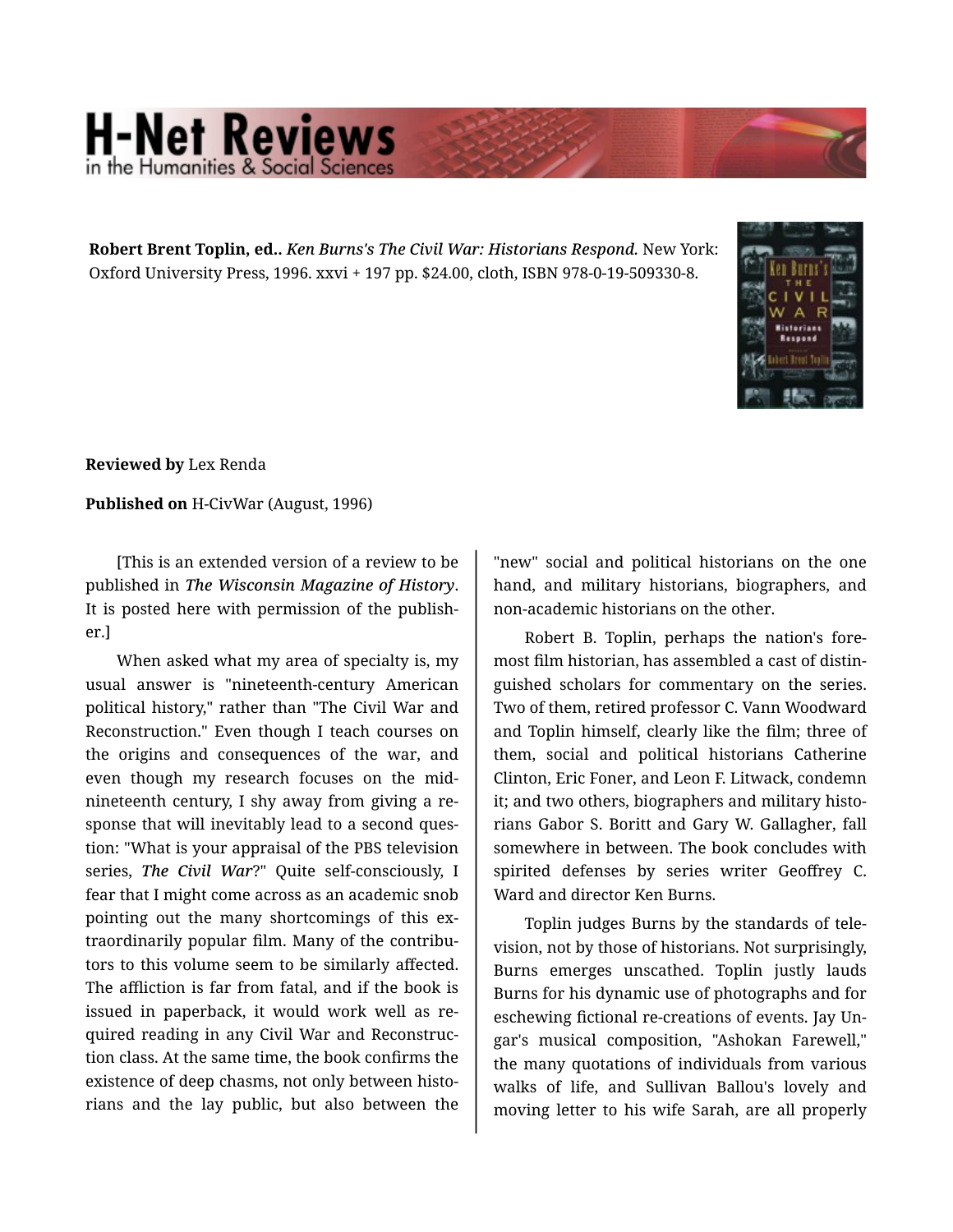seen as vehicles for stirring viewers' legitimate emotions as well as their interest in the Civil War.

Toplin also asks that we see *The Civil War*, in three principal ways, as reflective of late-twenti‐ eth-century America. He makes the sensible ob‐ servation that just as historians have been influenced by their times, so has Burns. By showing the darker side of war, Burns clearly has more in common with the directors of *Born on the Fourth of July* and *Glory* than with those of John Wayne's movies. Surely he is a product of the Vietnam War era. Second, by depicting the horrors of slavery and regarding the moral dimension of slavery as the fundamental cause of the war, Burns reveals his sympathy for the modern civil rights move‐ ment and the ongoing efforts to achieve racial equality in America.

Finally, Toplin notes that southerners and northerners have become more homogeneous with respect to regional issues, and that Burns's achievement reflects the reconciliation of the North and South. Burns's critics, of course, see contradictions between the first two phenomena and especially between the last two; but Toplin convincingly argues that the charge made by some neo-Confederates--that Burns is too "pronorthern"--is baseless.

Woodward simply recounts his role as princi‐ pal consultant in the series. He recites the genesis of his involvement, his influence on the choice of additional experts, and the praise he and others received and heaped on each other for their roles in the project. Overall, Woodward's performance is surprisingly impoverished. He recalls how at one point in the film's production he had to chide scholars who dissented from Burns's approach and interpretations. He reminded them that they were not arguing with fellow scholars, and that they should respect the filmmaker's craft and spe‐ cial needs. Hypothetically, one can only wonder if the Woodward of 1955 would have been as at ease with a film about Jim Crow if it utterly ignored his path-breaking scholarship. The man who exhort‐

ed a generation of historians to challenge accept‐ ed truths now seems blissfully resigned to con‐ ventionality.

Of all the contributors to this book, Gallagher most clearly feels caught in the middle. A military historian and an academic, he appreciates Burns's "ability to fire the imaginations of millions of Americans" (p. 43), and he berates scholars who belittle military history. Gallagher finds it telling that the public has little use for most academic history and considers it preposterous to criticize Burns's self-defensive remark that "only" 40 per‐ cent of the series was devoted to battles. After all, Gallagher reminds us, the film was about a war.

Gallagher instead focuses on the convention‐ ality of Burns's approach to military campaigns. He finds fault with the film's overemphasis on the eastern theatre of the war, its pat explanations of the outcomes of certain battles, and its all too tra‐ ditional portraits of both Union and Confederate commanders. Gallagher correctly chides Burns for not recognizing the role of political develop‐ ments in shaping the options of generals, and he rightly points out that in an eleven-hour film, some attention could have been paid to modern scholarship. Gallagher's point, I would argue, can be justly extended to other parts of the series as well. Yet even Gallagher stops short of demanding from Burns a central argument about a military aspect of the war that transcends the war itself. As Foner points out in his piece, there is no "reflec‐ tion on the war as a whole and its place in the his‐ tory of warfare" (p. 105). One would think that a military historian would want Burns to address the question of whether or not the Civil War was the first "modern" war (though I realize some con‐ sider this a silly question), whether logistics were more important than tactics or individual person‐ alities in shaping the outcome of nineteenth-cen‐ tury battles, and what impact the war had on mili‐ tarism in American society. I would argue, in short, that there are more important ways to criti‐ cize *The Civil War*, even from the standpoint of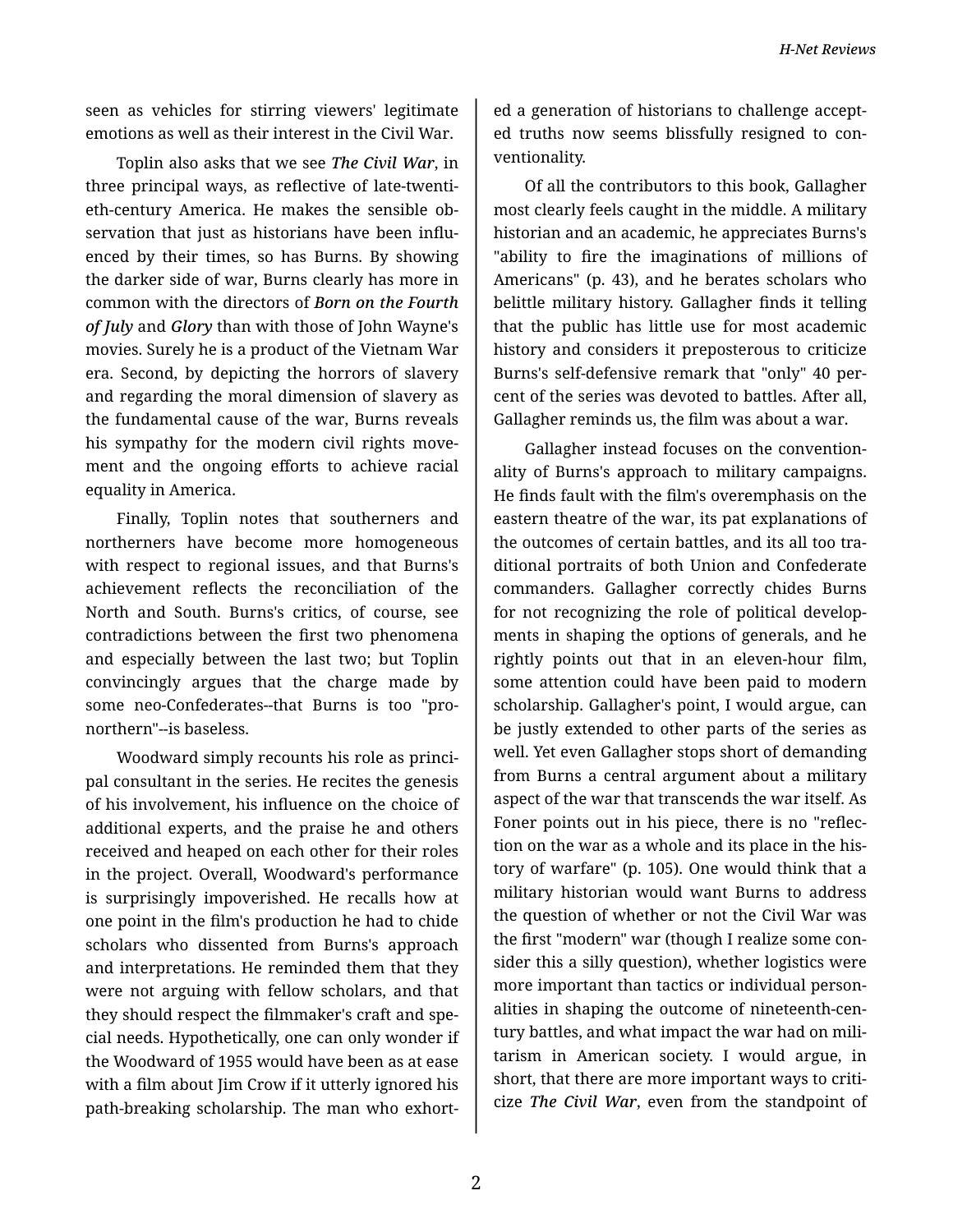*H-Net Reviews*

military history, than just disagreeing with Burns's emphasis on, or approach to, particular battles and military figures.

Boritt, like Gallagher, has a love/hate relation‐ ship with Burns. The director of the Civil War In‐ stitute agrees with many aspects of Toplin's posi‐ tive appraisal. He also credits the film for making Americans cognizant of how well people wrote in the nineteenth century. More than any other con‐ tributor, Boritt appreciates the undeniable artistic beauty of the film. And bemoaning modern schol‐ ars for their aversion to the role of individuals in shaping history, he considers Burns's heroic por‐ trait of Lincoln refreshing. Yet much of Boritt's analysis involves quibbling over minor errors (es‐ pecially with regard to quotations). Most histori‐ ans, I suspect, regard such mistakes as trivial and consider it exasperating to see people haggle over them, for doing so only draws attention away from broader defects. Indeed, even Boritt himself at times acknowledges that these tiny flaws are not worth highlighting.

Ambivalence certainly does not cloud Clin‐ ton's appraisal. One of the foremost historians of gender in nineteenth-century America, Clinton takes Burns to task for giving short shrift to wom‐ en. Indeed, she goes so far as to list, by episode, the paltry number of times women are even men‐ tioned. She gives examples of women who saw the war as an opportunity to redefine their roles in society and those who experienced the tragedy of war as decisively as men did. Examples of the former were women who disguised themselves as men and fought in major engagements, those who organized hospitals for the care of the wounded, and the former slave whom the Federals drafted to teach freed slaves how to read and write. Clin‐ ton's broadest criticism is that Burns gave insuffi‐ cient attention to the home front. Her analysis, however, does not point to any argument about the overall impact of the war on women, or vice versa. Clinton, of course, has dealt with this issue elsewhere; but here, her main complaint is that

the film simply did not cover women enough. This position makes it all too easy for Ward to respond, "I wish ... that we'd done more with women and the home front, but we could never find a way to make their appearances seem more than inter‐ ruptions in the midst of the complicated, headlong, largely military story we found ourselves trying to tell" (p. 144).

If Clinton criticizes Burns and Ward for slight‐ ing women, Litwack scolds them just as vehe‐ mently for their portrayal of African Americans. For Litwack, the film depicts African Americans in an essentially passive role. The impact of slaves who put down their tools, ran away from plantations, sabotaged their masters' property, feigned illness, and then fought in the Union army are all inadequately covered. Litwack resents in particular (as does Foner) the view of emancipation as a gift given to African Americans by Lincoln; in‐ stead he wishes that the film had conveyed the many ways in which slaves themselves brought about a social revolution. As Clinton acknowl‐ edges, Ward and Burns were so genuinely sur‐ prised and dismayed by earlier critiques of the film along similar lines that they accorded African Americans a central role in their subsequent blockbuster, *Baseball*.

Shelby Foote, the film's featured commenta‐ tor, serves as the principal target of Litwack's as‐ sault. He attacks Foote for refusing to concede that slavery "defined the Confederacy as a nation" (p. 128), for treating "white southerners" as syn‐ onymous with all "southerners" (p. 133), for wish‐ ing, in retrospect, that compromise had prevented the war in the first place, for claiming that the "Black contribution to the war was overempha‐ sized" (p. 137), and for arguing that the struggle for black freedom "dirtied up the war" rather than having "ennobled" it (p. 137).

Foner concurs, denouncing Foote's Dunnin‐ gite position (expressed in the companion volume to the series) that the Reconstruction period was "really cruel" (p. 116) in that southern whites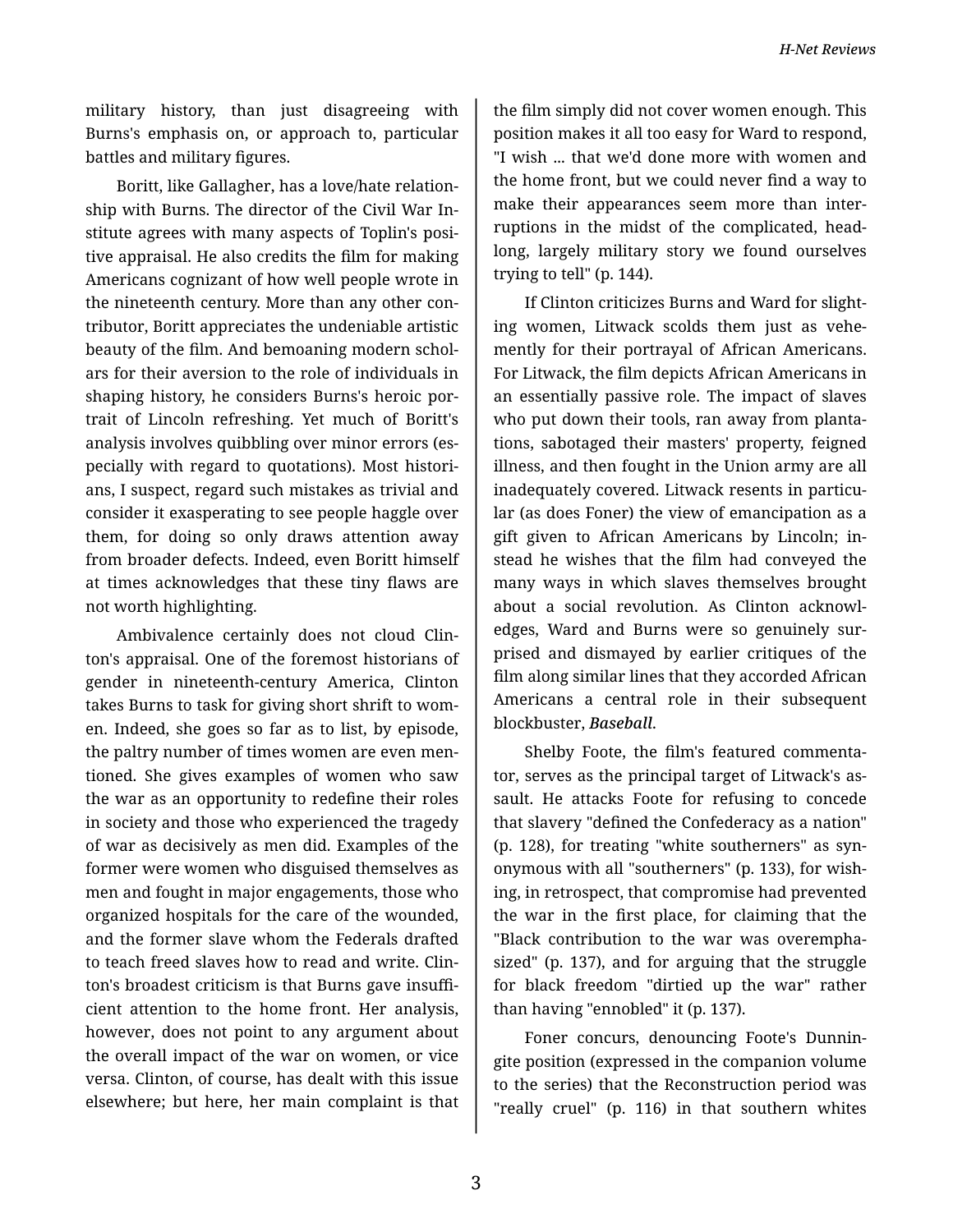were punished by having to accept (for a time) black equality. Litwack concludes that "Foote is an engaging battlefield guide, a master of the anec‐ dote, and a gifted and charming story teller, but he is not a good historian" (p. 137). Foner, even more forcefully than Litwack, is dismayed by Burns's failure to incorporate the Reconstruction era into the film. To make a film about the Civil War, especially one which stresses slavery as its fundamental cause, and not include its most im‐ portant consequence, Foner reminds us, is to leave the film unfinished. Worse still, it perpetu‐ ates a romantic interpretation of reunion and contradicts the point emphasized by commentator and social historian Barbara Fields that the Civil War is not really over. Both Foner and Litwack correctly argue that to end the film with footage of a reunion of Union and Confederate soldiers and not explore the postwar racism that made that reunion possible is detestable. Foner writes: "Faced with the choice between historical illumi‐ nation or nostalgia, Burns consistently opts for nostalgia" (p. 112).

Ward's rejoinder--that he and Burns were no more obliged to delve into Reconstruction than a director of a film on the First World War would be duty-bound to treat the Second World War--is disingenuous. In the first place, films on World War II abound. It is unlikely that any film about Reconstruction (certainly not of the same scope as *The Civil War*) will ever be made--or at least not in the foreseeable future. Wars, it seems, sell bet‐ ter. Second, the film's commentary on the fates of the leading "characters" of the Civil War does in fact make a statement about Reconstruction--but one that is simplistic and old-fashioned. When Ward and narrator (and film consultant) David McCullough see the Grant administration only in terms of corruption, when they audaciously tell us that Nathan B. Forrest abandoned the Ku Klux Klan when it became "too violent," then, as Foner makes clear, the issue is not merely one of "cover‐ age," but of interpretation. Even though the film does recognize, in a vacuous manner, that the

promises of the Fourteenth and Fifteenth Amend‐ ments were unkept, it offers no intelligible expla‐ nation of why that was so.

Yet as much as I empathize with the critiques offered by Gallagher, Clinton, Litwack, and Foner, I maintain that the film's shortcomings are deeper still. What is most sorely absent from *The Civil War* is analysis of evidence, exposition of thesis, and historical dialogue. Even had the film pre‐ sented arguments about the war's causes and its impact on society, thought, government institutions, economic change, and power relationships (and it certainly is lacking in those areas), without analysis of evidence it would still leave much to be desired. This would be true even if Burns had offered a more modern view of the role of women and African Americans in the war as well as Fon‐ er's "post post-revisionist" view of Reconstruction.

For all of the accolades that *The Civil War* has received, it is in many ways an all-too-predictable example of television history. Each episode begins with the perfunctory "timeline" that almost out of obligation insults the viewer's intelligence and makes chronology an end in itself. Why it matters that the Taiping Rebellion and the birth of William Randolph Hearst were contemporaneous with the Civil War is purely a matter of guesswork. Rather than having scholarly experts on the cutting edges of a variety of historical genres en‐ gaged with each other in amicable discussion (or, alternatively, rather than having the narrator as‐ sess the evidence for and against competing inter‐ pretations), we are instead treated to what amounts to, at best, sound bites from people, only some of whom are historians. At worst, the isolat‐ ed comments of these people (most obviously, Foote and Fields) are contradictory and the differ‐ ences between them are neither analyzed nor co‐ herently resolved.

Ward argues that history on film must deal with the visual, that it must employ a narrative rather than an analytic approach, that it must not lecture (lest the viewer press the remote control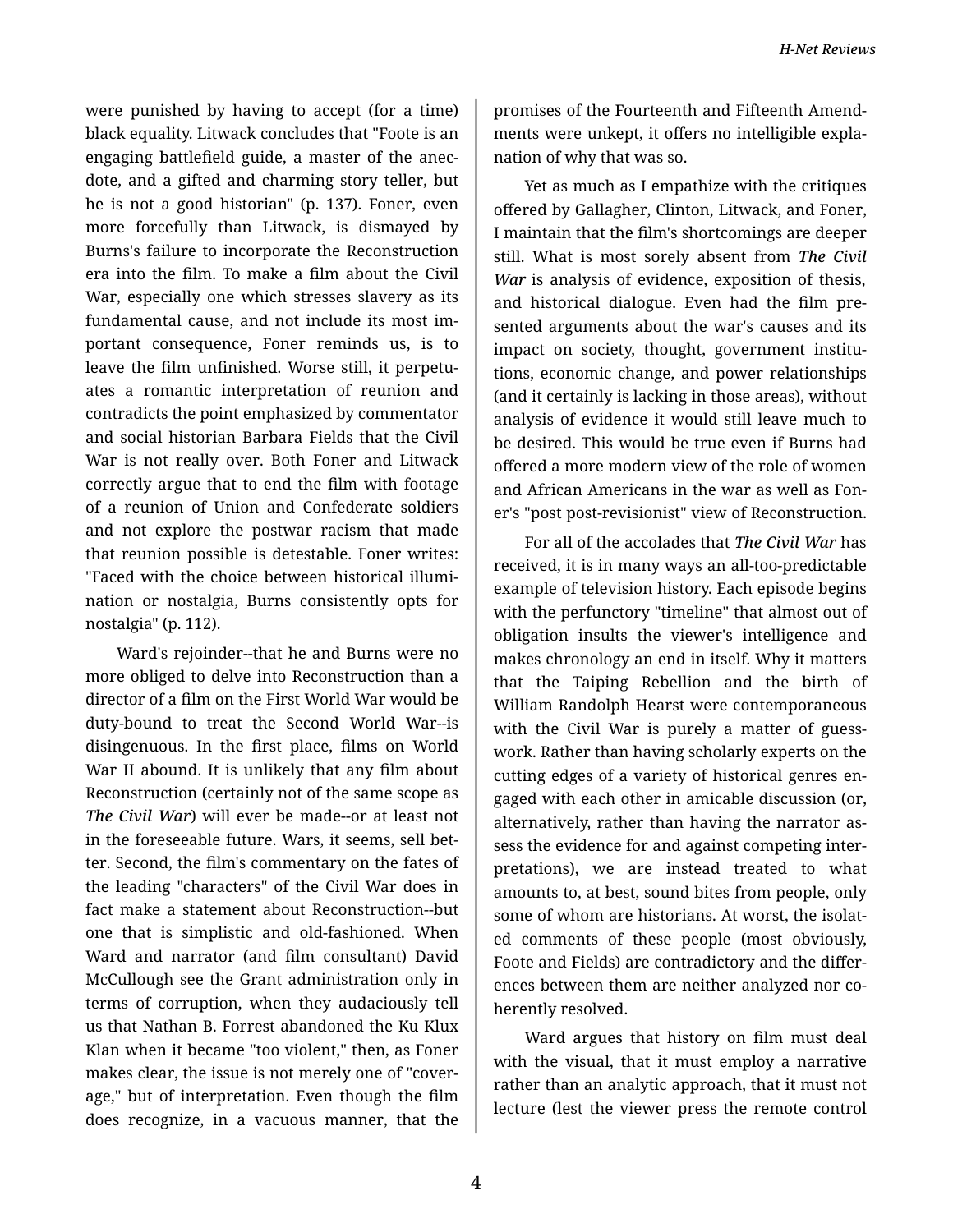button), and that it works best when dealing with individuals and exciting events rather than im‐ personal, evolutionary developments. I respectful‐ ly dissent. Television (including PBS) is replete with analysis, even when the only visual object is a human being. Journalists are given the opportu‐ nity to analyze just about every aspect of life. Aside from biographers, academic historians are routinely slighted in this regard. Burns surmises that his critics are jealous because they were left out of the film. I submit that their jealousy is justi‐ fied. And the view that history on film must deal with individuals flows from a misconception that seems to infiltrate the entire media. People do not need to "identify" with individuals to comprehend either the present or the past.

There are many examples of where the exper‐ tise of historians would have been helpful. For in‐ stance, Ward states that "even enlightened PBS viewers have a low tolerance for the subtleties of, say, the Wilmot Proviso" (p. 144). Without an ex‐ planation of those subtleties, it is impossible to understand the origins of the Civil War. A debate between William Gienapp and either James McPherson or Foner on the substantive versus symbolic nature of the slavery extension issue might have made Americans aware of what southern whites and northerners were really dis‐ agreeing about. A discussion between Mills Thornton, Daniel Crofts, and William Barney might have illuminated the nature of the seces‐ sion movement. Why not have Anne Rose and George Fredrickson compare ideas on the war's impact on philosophy in American life? Or, as Gal‐ lagher might agree, have Herman Hattaway and Archer Jones explain the statistical techniques they used in *How the North Won the Civil War* to assess the overall effectiveness of the Army of Northern Virginia.

The list of course, could go on, and I am not suggesting a "talking heads" format for its own sake. And certainly the last thing I would want is an academic version of *Crossfire*. But the film's

contradictory and often useless sound bites, even when coupled with the unsubstantiated arguments of the narrator, do not add up to historical wisdom. If the Civil War really was a watershed in American history, if, as Foote maintains, it defined us as a nation and was the cross-roads of our be‐ ing, then the film owes us some type of forum for understanding what that conclusion means and on what sort of evidence it is based.

Burns makes it quite clear in his essay, how‐ ever, that he has no use for historical analysis. Portraying his work as the needed balance be‐ tween history as art (*Gone With the Wind* and *Birth of a Nation*) and history as science (no ex‐ amples are given), Burns excoriates modern his‐ torical writing as boring, uninspiring, and "so bogged down in statistical demographics and mi‐ cro-perceptions" that it makes reading history akin to reading a telephone book. If Burns is arguing that some of the new social and political histo‐ rians spew out mundane details about the lives of ordinary people much as earlier historians dwelled on minutia when writing about elites, I will be the first to agree. If, on the other hand, he is saying that it is too much to expect an intelli‐ gent audience to have a high school understand‐ ing of mathematics and to take a social scientific approach to history, then I vigorously disagree. As for the ecological fallacy, I maintain that social sci‐ entific historians who base their arguments on models are the most "macro-perceptive" analysts in the profession. And they certainly take a larger view of things than do filmmakers who have the "sex symbol" (p. 178) Foote wax nostalgic about Nathan B. Forrest.

Copyright (c) 1996 by H-Net, all rights re‐ served. This work may be copied for non-profit educational use if proper credit is given to the au‐ thor and the list. For other permission, please con‐ tact H-Net@H-Net.MSU.EDU.

[The book review editor for H-CivWar is Daniel E. Sutherland <dsutherl@comp.uark.edu>.]

5